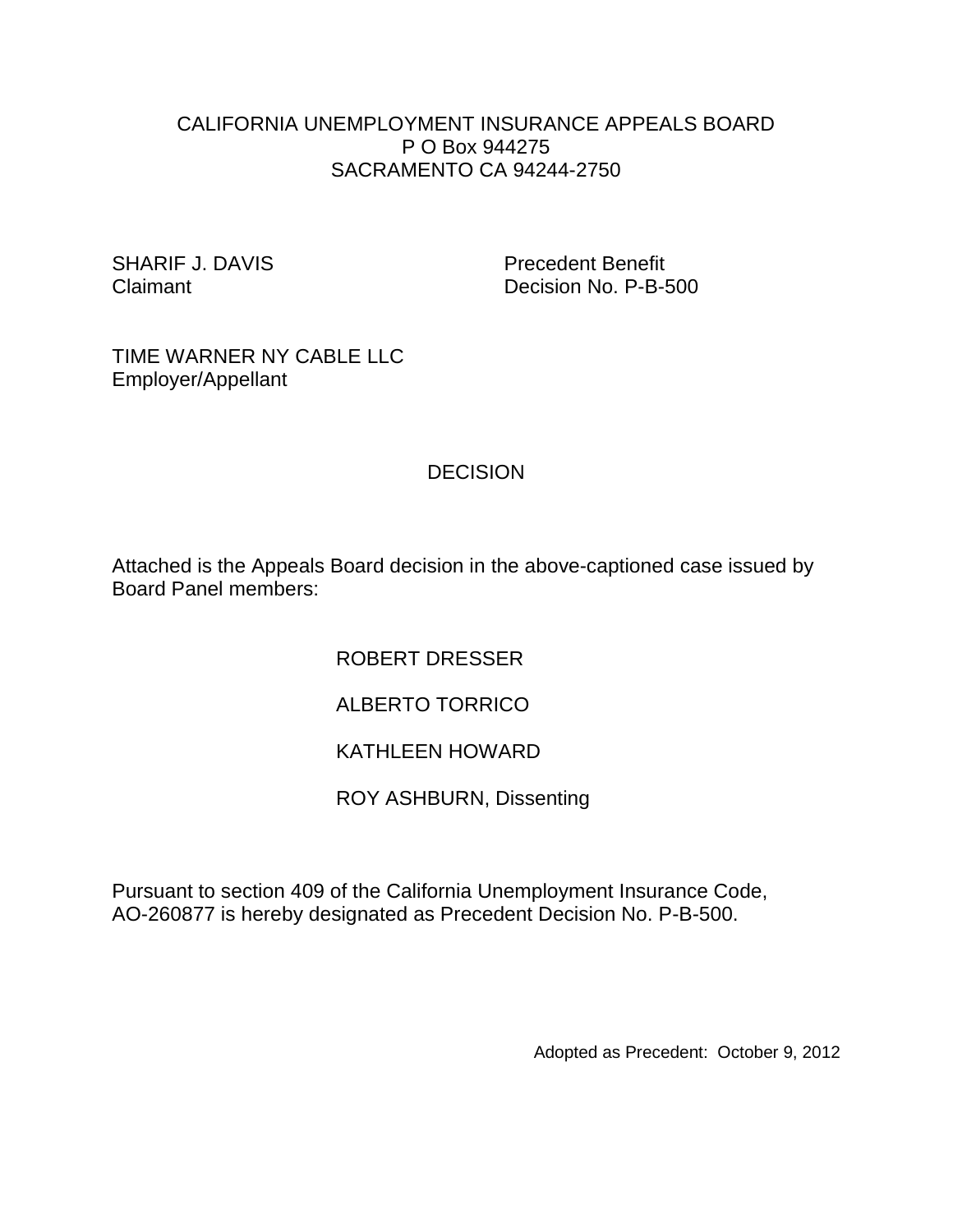The employer appealed from the decision of the administrative law judge that held the claimant not disqualified for unemployment insurance benefits under section 1256 of the Unemployment Insurance Code and ruled the employer's reserve account was not relieved of benefit charges. The administrative law judge's decision also impliedly held the claimant not disqualified for benefits under code section  $1256.4<sup>1</sup>$  $1256.4<sup>1</sup>$ 

**\_\_\_\_\_\_\_\_\_\_\_\_\_\_\_\_\_\_\_\_\_\_\_\_\_\_\_\_\_\_\_\_\_\_\_\_\_\_\_\_\_\_\_\_\_\_\_\_\_\_\_\_\_\_\_\_\_\_\_\_\_\_\_**

## ISSUE STATEMENT

The issues presented in this case are:

- 1. Whether the claimant was discharged from his most recent employment due to behavior that constituted misconduct connected with such work;
- 2. whether the claimant was discharged from his most recent employment due to behavior that was attributable to an irresistible compulsion to consume intoxicants, and,
- 3. whether the employer's reserve account is subject to charges for benefits paid or payable to the claimant.

## FINDINGS OF FACT

Prior to filing his claim for benefits, the claimant was most recently employed by the employer as a customer service escalation specialist earning \$15.06 per hour. The employer is a cable company. The claimant worked at a help desk responding to telephone inquiries from customers concerning their cable service. The claimant had been employed by the employer for approximately three years when he was discharged under the following circumstances.

<span id="page-1-0"></span> $1$  Unless otherwise noted, all code references are to the Unemployment Insurance Code. Code section 1256.4 disqualifies for benefits any claimant who is discharged from his or her most recent work for chronic absenteeism due to intoxication, reporting for work while intoxicated, using intoxicants on the job, or gross neglect of duty while intoxicated, when such behavior is caused by an irresistible compulsion to use or consume intoxicants, including alcoholic beverages.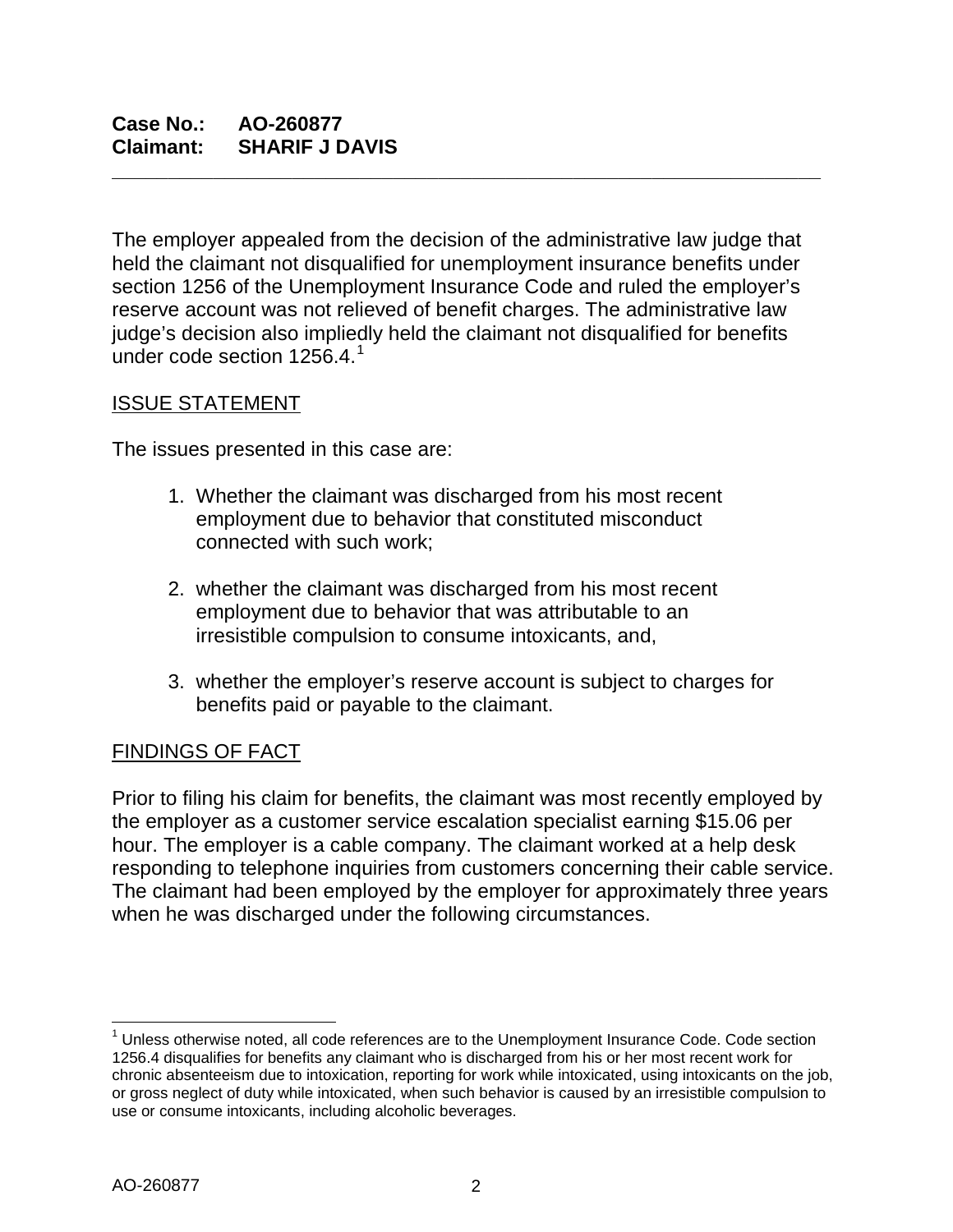At the time of hire, the claimant was made aware of the employer's written "Drug Free Workplace" and "Post Accident Substance Testing" policies. The employer's "Drug Free Workplace Policy" provides, in pertinent part, as follows:

[The employer] is committed to protecting the safety, health, and well being (sic) of all employees and other individuals in our workplace. It is the policy of [the employer] to prohibit the unlawful manufacture, distribution, possession or use of a controlled substance during company time, on [the employer's] premises or other work sites where employees may be assigned. The [employer] further prohibits the use, sale, possession, distribution, manufacture or the transfer of controlled substances during nonworking time to the extent such use impairs an employee's ability to perform his/her job or where such use, sale, possession, distribution, manufacture, or transfer affects [the employer's] reputation with the general public.

The employer's "Post Accident Substance Testing Policy" provides, in pertinent part, as follows:

[The employer] expects employees to report to work in the physical and mental condition to perform their duties safely and efficiently. Consequently, [the employer] is committed to providing a working environment free of problems associated with the use and abuse of legal and illegal controlled substances and alcohol. Work related vehicular accidents and workers' compensation injuries will require a post accident substance test….Employees who tests (sic) non-negative for either drug or alcohol will be terminated immediately.

The claimant was experiencing stress and anxiety due to a variety of reasons, including some that were work-related. On January 25, 2011, the claimant met with the employer's human resources manager for the purpose of learning what options existed for the claimant obtaining time off from work in order to better cope with his condition. As a result of that discussion, the claimant decided to open a workers' compensation claim based on his stress-related problems and proceeded to the nearby clinic that handled such matters for the employer.

Upon arriving at the clinic, the claimant was required by clinic personnel to submit to a drug screen urinalysis test. He was required to do so on the ground that it is the employer's policy that an employee opening a workers' compensation claim be required to participate in such testing regardless of whether the claim is based on injury or illness. The employer's stated reason for that policy is the employer's interest in a drug-free workplace. The claimant was initially unwilling to undergo such testing. He only submitted to the drug screen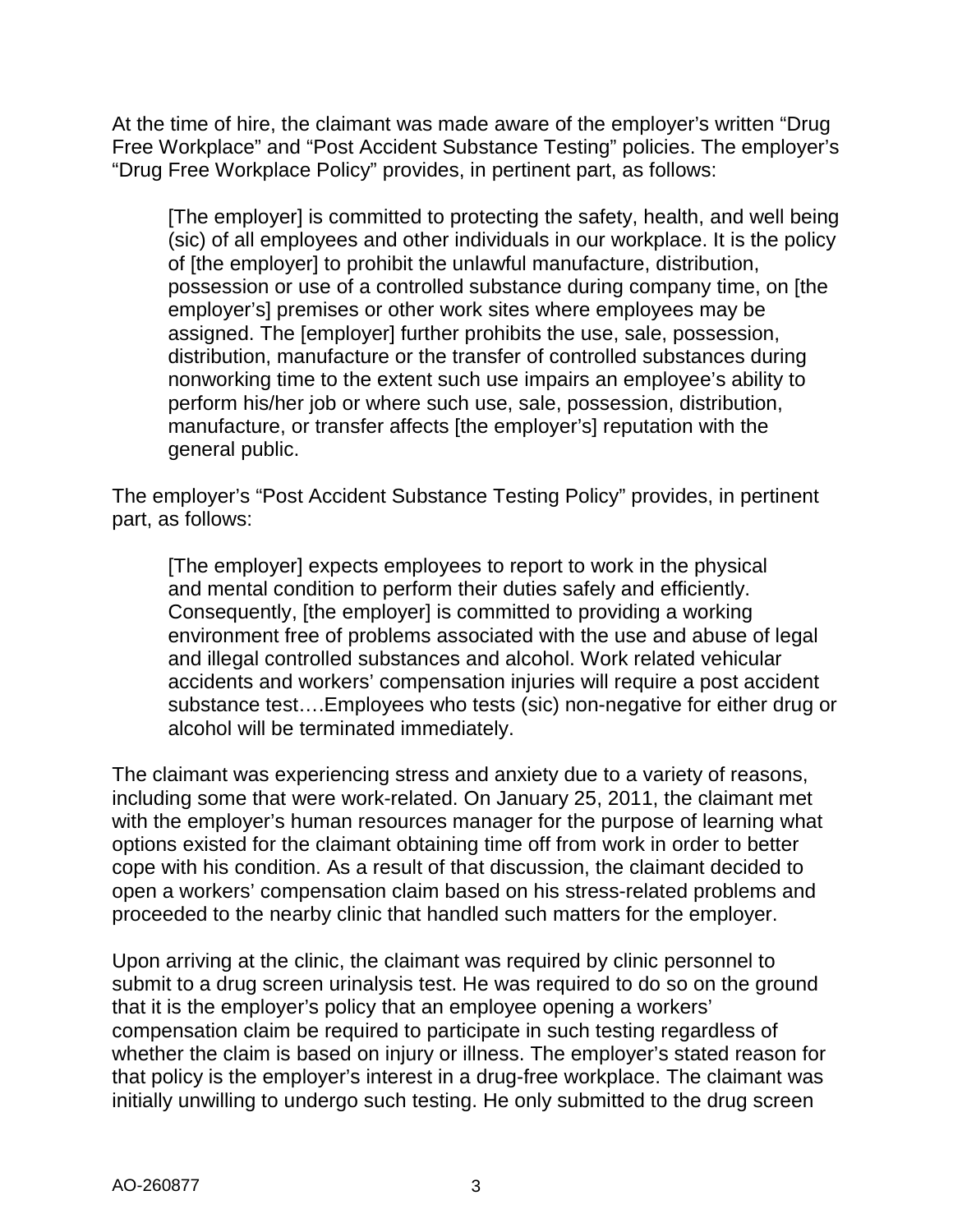test after he was advised that a failure to do so would result in the termination of his employment.

Since the result of that test was "non-negative," the test specimen obtained on January 25, 2011 was sent to a separate facility for further analysis. On February 1, 2011, both the claimant and the employer were notified that such further analysis had resulted in a positive test result for marijuana use by the claimant. Due to the positive January 25, 2011, drug screen test result, the employer discharged the claimant effective February 8, 2011. The claimant thereafter opened his claim for unemployment insurance benefits with the Employment Development Department (EDD).

On February 23, 2011, a representative of EDD interviewed the claimant by telephone. The representative's record of that interview reflects the claimant's contentions that the claimant was discharged due to a positive drug screen test result and that the test result is incorrect because the claimant "doesn't do drugs" and "has no drug problem at all." The "summary of facts and reasons for decision" section of the interview record concluded that misconduct by the claimant had not been clearly established.

On March 2, 2011, EDD issued a notice of determination/ruling to the employer that held the claimant not disqualified for unemployment insurance benefits under code section 1256 and ruled the employer's reserve account was not relieved of benefit charges. That notice of determination/ruling did not explicitly address the issue of the claimant's qualification or disqualification for benefits under code section 1256.4.

The employer timely appealed from that notice of determination/ruling. The notice of hearing sent to the parties listed the claimant's qualification or disqualification for benefits under code section 1256 and the chargeability of the employer's reserve account under code sections 1030 and 1032 as issues to be covered at the hearing. Having reviewed the appeal and the file documents indicating that alleged drug use by the claimant was a factor in the employer's decision to discharge the claimant, the office of appeals also listed on the notice of hearing the issue of the claimant's qualification or disqualification for benefits under code section 1256.4.

At the beginning of the hearing, the administrative law judge announced that the issue of the claimant's qualification or disqualification for benefits under code section 1256.4 was an issue in the case. The claimant testified that he does not use marijuana or other illicit drugs. The claimant ascribed the positive drug screen test result to the fact that he was sharing a household with a roommate who regularly used marijuana for medicinal reasons. The employer admitted that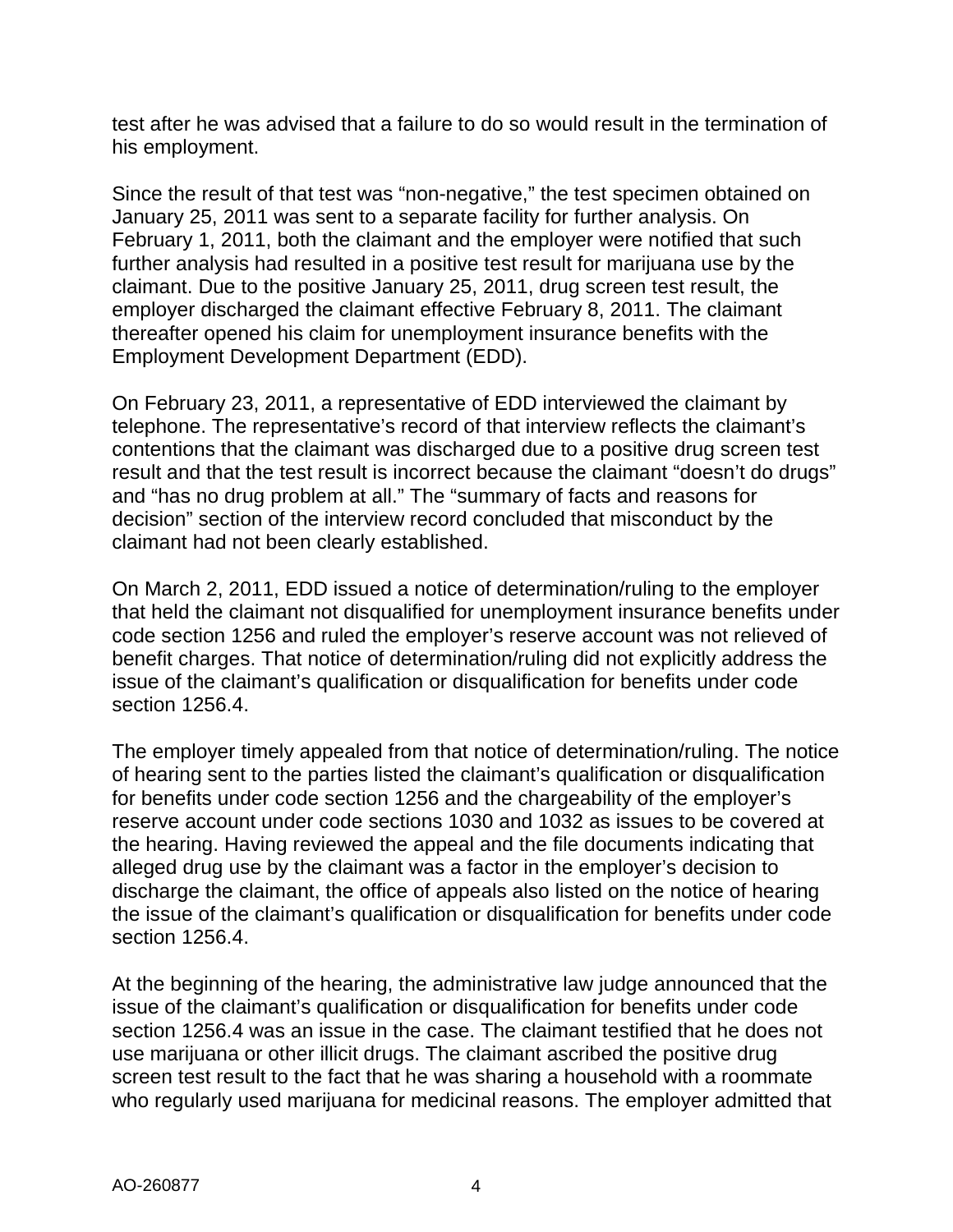the employer did not suspect that the claimant had ever worked while impaired by the use of any intoxicant prior to the employer receiving notification of the drug screen test result. The employer presented no evidence to indicate that the marijuana level reported in the claimant's drug screen test result warranted the reasonable inference that the claimant's job performance on January 25, 2011 was impaired by use of marijuana.

There is a conflict between the evidence presented by the employer and the evidence presented by the claimant on the question of whether the claimant at some point in time used marijuana. It is not necessary to resolve that conflict. It was not established that (1) any such use took place on the employer's premises or during work time; (2) any off-duty marijuana use by the claimant either impaired the claimant's ability to perform his job or affected the employer's reputation with the general public; (3) the claimant's job was safety-sensitive, involved a substantial public profile on the employer's behalf, or entailed a high level of trust or responsibility; or (4) the claimant suffers from an irresistible compulsion to consume marijuana or any other intoxicant.

## REASONS FOR DECISION

This case presents questions concerning this agency's procedures for adjudicating the issues involved and the extent to which an employer's rules may justifiably govern an employee's off-duty behavior in terms of assessing whether misconduct connected with the work has occurred for purposes of code section 1256. We will deal with each of these questions in turn. Since the claimant was discharged due to the result of the drug screen test and not due to any objection on his part to the requirement of the test, it is not necessary for us to address the separate question as to the reasonableness of the employer's requirement that the claimant submit to the test. $2$ 

### PART I. What is the appropriate policy for the procedural adjudication of cases wherein issues under both code sections 1256 and 1256.4 may be involved?

The policy articulated herein supersedes the policy set forth in Precedent Decision P-B-483 for the procedural resolution of such cases. A brief review of

<span id="page-4-0"></span> $2$  The employer's requirement that the claimant submit to the drug screen test raises an issue concerning the claimant's right to privacy under the California Constitution. The administrative law judge concluded that the employer's requirement of the test was unreasonable. However, a resolution of that question is not necessary to our decision on this case. We therefore defer consideration of that issue to a more suitable opportunity on a later occasion.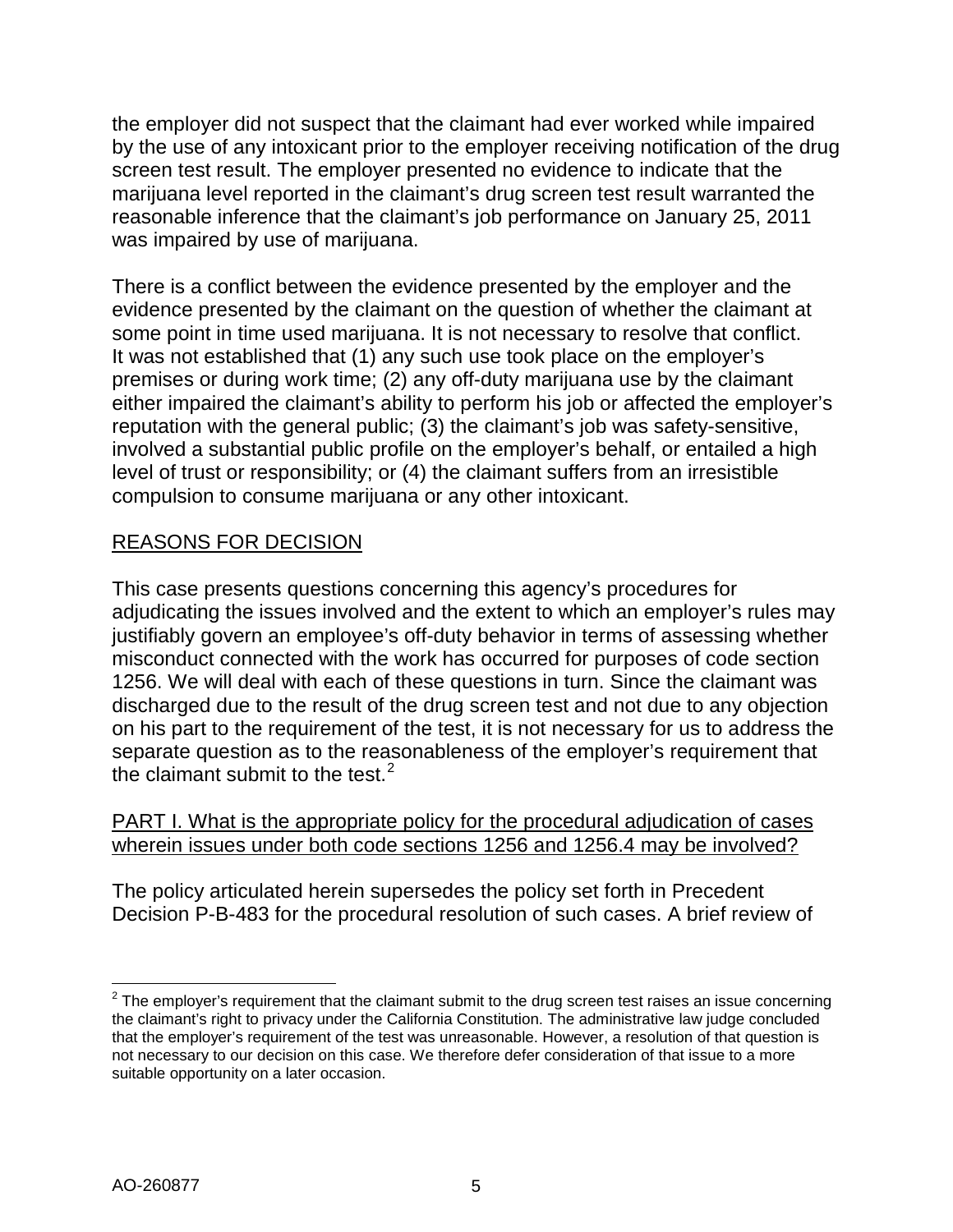the history of these provisions and the special difficulties they present is warranted in order that the need for the revised policy can be better understood.

Code section 1256 provides that a claimant is disqualified for benefits if he or she was discharged for misconduct connected with his or her most recent work. Misconduct was defined in Precedent Decision P-B-3, citing *Maywood Glass Co. v Stewart* (1959) 170 Cal. App. 2<sup>nd</sup> 719, as being "conduct evincing such willful or wanton disregard of an employer's interests as is found in deliberate violations or disregard of standards of behavior which the employer has the right to expect of his employee." It was specifically noted in those authorities that a "failure of good performance as a result of inability or incapacity" would not be deemed misconduct within the meaning of the statute.

Pursuant to code sections 1030 and 1032, an employer's reserve account will be relieved of benefit charges if the claimant was discharged for misconduct connected with the work.

In *Jacobs v. California Unemployment Insurance Appeals Board* (1972) 25 Cal. App. 3rd 1035, the Court of Appeals held that if a claimant is discharged due to behavior that is the product of an irresistible compulsion to drink, the behavior is not sufficiently volitional to constitute misconduct. As a consequence of the *Jacobs* decision, the legislature in 1983 enacted code section 1256.5. That provision, in pertinent part, disqualifies for benefits any claimant who is discharged from his or her most recent work for chronic absenteeism due to intoxication, reporting for work while intoxicated, using intoxicants on the job, or gross neglect of duty while intoxicated, "when any of these incidents is caused by an irresistible compulsion to use or consume intoxicants, including alcoholic beverages." In 1987, code sections 1030 and 1032 were amended to relieve the reserve account of the claimant's most recent employer of benefit charges if the claimant's separation from that employment was due to the claimant's irresistible compulsion to consume intoxicants. In 2005, code section 1256.5 was renumbered as 1256.4.

The fact that the provisions of code section 1256.4 were codified in a statute other than code section 1256 created some inherent procedural difficulties for the adjudication of unemployment insurance appeals. The first difficulty stems from the fact that there is no requirement that a claimant's qualification or disqualification for benefits be concurrently decided under both such code sections if the claimant was discharged due to behavior that appears to be associated with the use of intoxicants. This circumstance ignores the reality that the same factual circumstances will often result in diametrically different results if analyzed under one provision rather than the other. Since there was no means for ensuring that these issues would be decided together, too often conflicting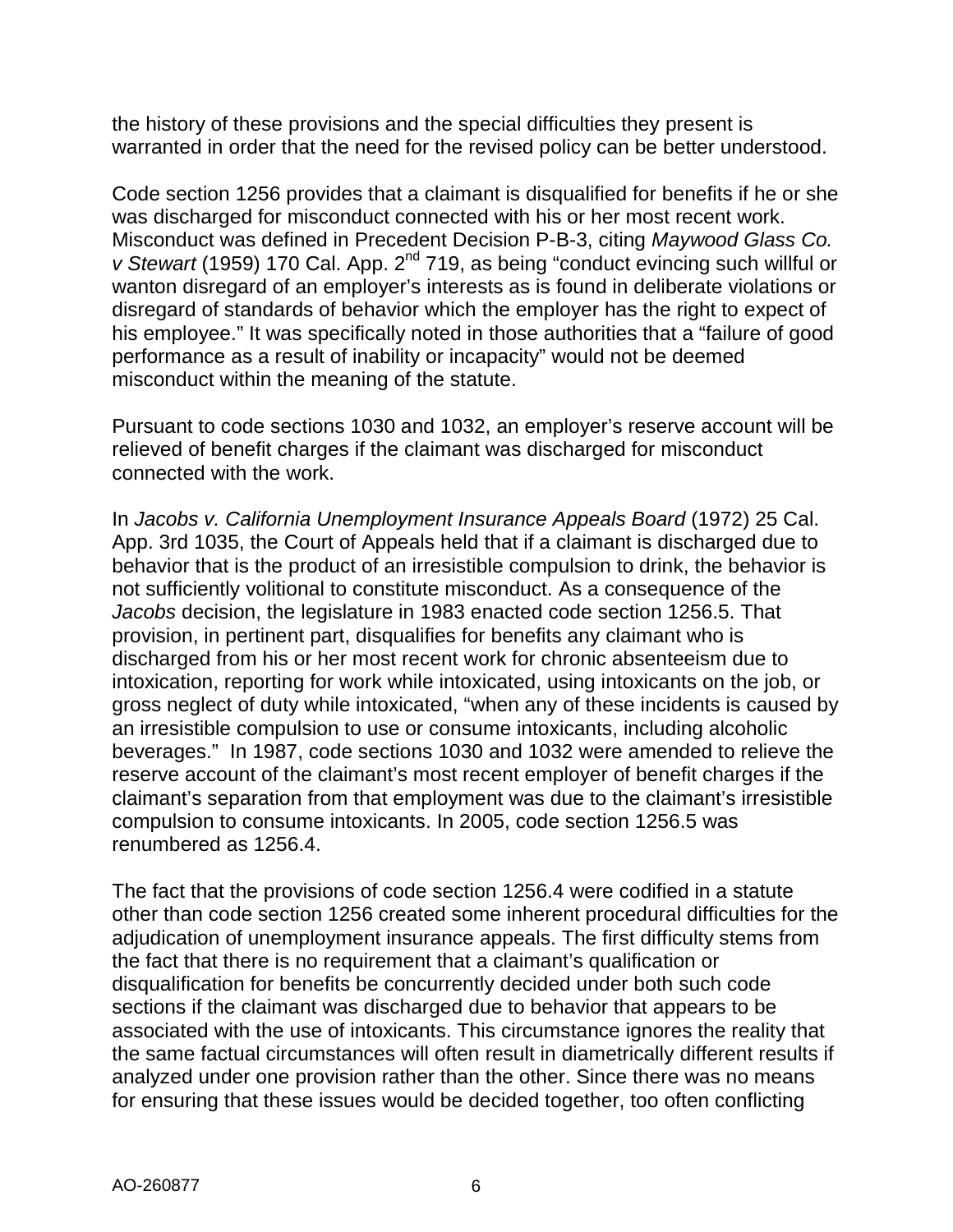adjudications concerning the same individual and the same set of facts were issued under different code sections at different times by different authorities.

A second difficulty derives from the uncertainties that often plague the task of determining whether a case apparently arising under code section 1256 should include or be governed by code section 1256.4. Claimants are often reluctant to concede to EDD that they suffer from a substance abuse condition and frequently the initial information supplied by an employer to EDD attributing the separation from employment to a possible substance abuse condition is also quite ambiguous or incomplete.

A further difficulty stems from the fact that the factual record in cases involving these issues frequently changes in often dramatic ways during the appellate process. A case involving a claimant's alleged use of intoxicants initially presented to EDD as primarily involving a question of misconduct under code section1256 due to a lack of evidence that the claimant suffers from an irresistible compulsion can take on a very different appearance by the time it is heard before an administrative law judge. Substantial additional evidence indicating that the claimant does indeed suffer from such an irresistible compulsion is often presented at the hearing with the result that a quite different ascertainment of the facts and application of the law is necessary.

In the absence of a policy for linking these issues throughout the appellate process, it became evident that these issues would too often be decided separately in ways that were inconsistent with the facts and contrary to the intent of the law. The appeals board's dissatisfaction with this situation led to the establishment in Precedent Decision P-B-483 of the general precept requiring that issues under code sections 1256 and 1256.4 be conjoined throughout the appellate process for the purpose of providing consistent and concurrent adjudications of those issues. That precept remains viable notwithstanding the fact that the policy described in P-B-483 has in other respects become outmoded.

The specificity required of the determination became the primary limitation of the policy delineated in P-B-483. P-B-483 instructed that an administrative law judge could only hear and decide the related issue if the related issue was specifically addressed in the appealed determination with the primary issue and the related issue also was either listed on the notice of hearing or all parties, including EDD, waived notice of the related issue. That instruction was predicated upon an understanding that the determination process was being revised in order to issue notices of determination that would specifically and concurrently address both code section 1256 and code section 1256.4 issues in a case wherein both of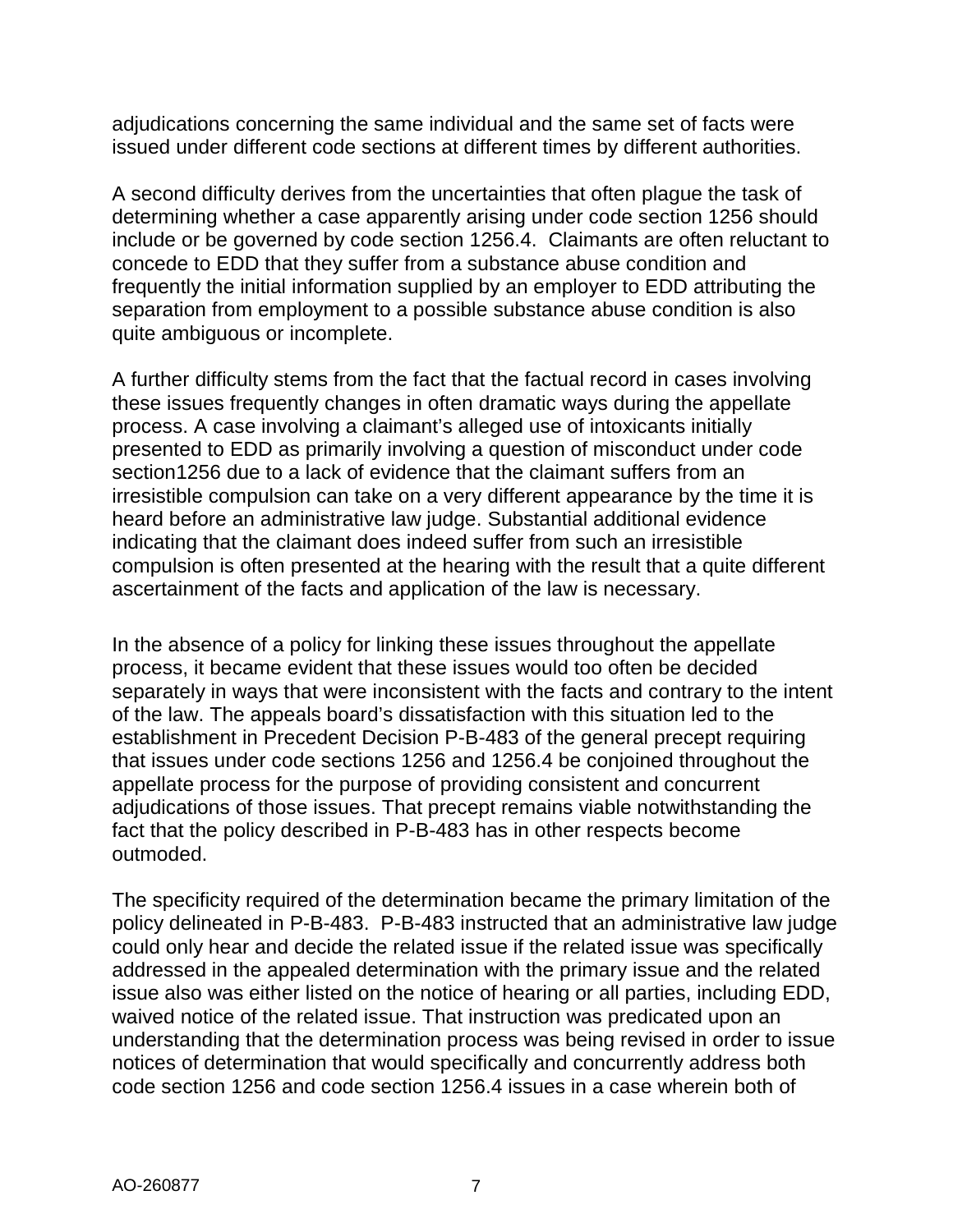those issues were involved. That revision was ultimately not implemented and the determination process has never been modified to consistently provide claimants with notices of determination that specifically address questions under both code sections 1256 and 1256.4. This reality has limited the viability of P-B-483. It thus became necessary for our agency to adopt a more pragmatic definition of what effectively constitutes a determination of a related code section 1256 or 1256.4 issue in a case wherein the notice of determination specifically addresses only one issue under either of those provisions. Indeed, that necessity represents the primary reason for the revised policy based upon the following principles.

First, if the case file supports the reasonable inference that a related issue under code section 1256 or code section 1256.4 was considered and at least impliedly determined by EDD, the notice of determination should be considered to include the related issue for purposes of the California Unemployment Insurance Appeals Board (CUIAB) exercising jurisdiction over the related issue.

With regard to the type of file information that might support such a reasonable inference, a rather wide spectrum of possibilities exists. On the relatively clear side of that spectrum are the cases wherein EDD has utilized a form dedicated to an analysis of issues under code section 1256.4 to memorialize the substance of at least a portion of its claim status interview even though the notice of determination thereafter issued only lists an issue under code section 1256. The existence of that form, currently described as form "2403 tox," clearly indicates that the related issue under code section 1256.4 was considered and at least impliedly determined by EDD despite the fact that the notice of determination does not explicitly make reference to it.

The instant case represents the other, clouded end of the spectrum in which the "silent" or "implied" determination must be divined from less explicit and often more cryptic references in file documents that are primarily dedicated to the analysis of the listed issue. While it might well be argued that the mere notation in EDD's file record that the claimant "has no drug problem" represents a less than optimal foundation for the inference that an implied determination has been made by EDD with regard to a claimant's qualification for benefits under code section 1256.4, such notation is typical of the often sparse information upon which CUIAB staff must rely in attempting to detect such implied determinations. Cursory notations such as "tox eligible" or "no i.c." [i.e. "no irresistible compulsion"] are not at all uncommon in reflecting an analysis by EDD of a claimant's qualification for benefits under code section 1256.4. Such comments are thus routinely and properly deemed by CUIAB staff to represent an implied determination by EDD of that issue notwithstanding the fact that the only issue listed on the notice of determination is under code section 1256.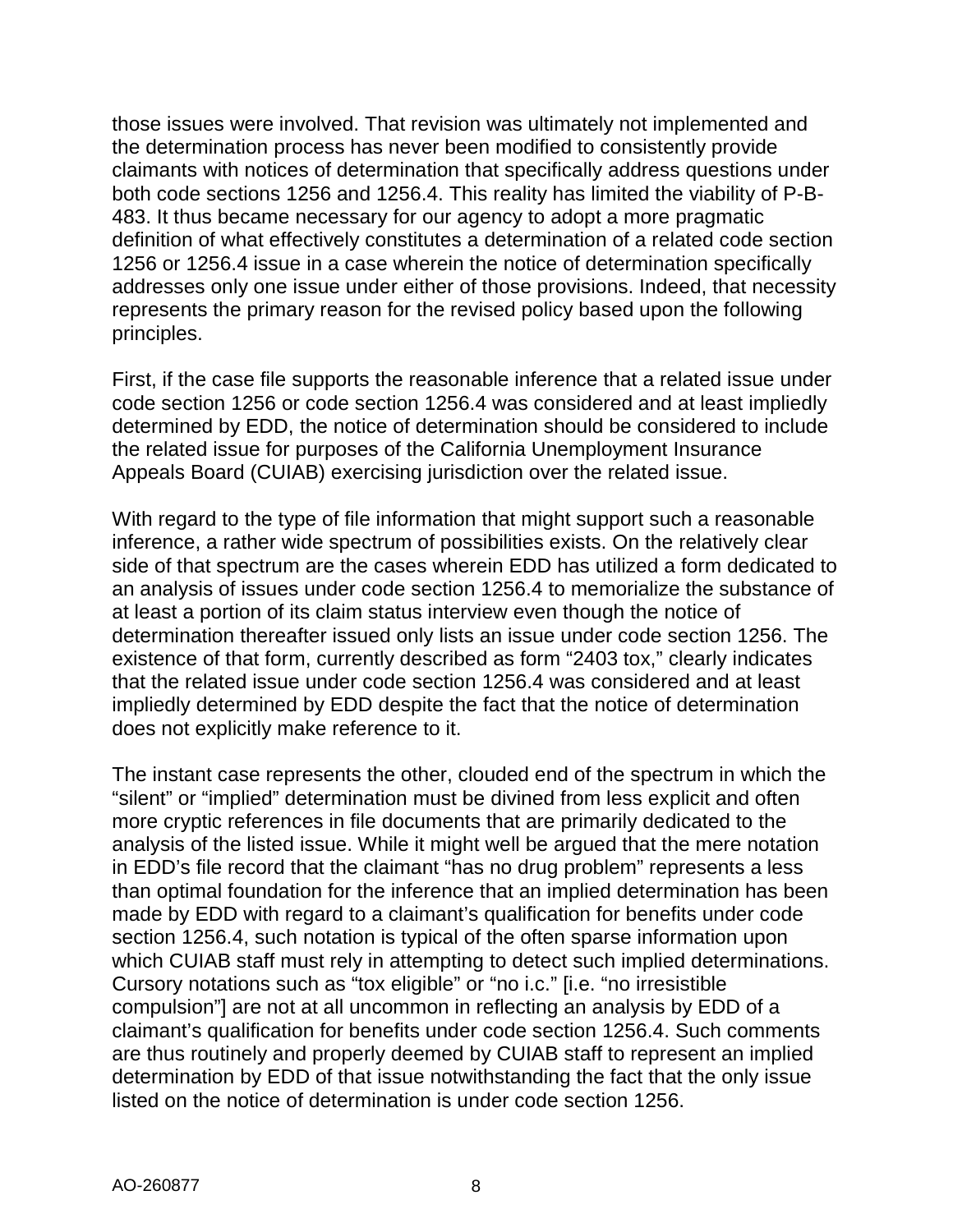Inasmuch as the claimant in this case was discharged due to a positive drug screen test result and the claimant denied suffering from a "drug problem" when questioned by EDD, we believe the record in this case was sufficient to support the reasonable inference that EDD at least impliedly determined the claimant to be qualified for benefits under code section 1256.4 when EDD determined the claimant to be disqualified for benefits under code section 1256. We therefore find that the office of appeals acted correctly under the revised policy by including the issue of the claimant's qualification or disqualification for benefits under code section 1256.4 on the notice of hearing as an issue to be covered at the hearing and decided by the administrative law judge.

This policy should not be regarded as an exception to the general rule which prohibits an appeal from a determination that is not adverse to the appellant. The related issue that has been impliedly determined in a manner favorable to the appellant must be considered as representing essentially the converse of the listed issue and therefore an issue that is inextricably linked with the listed issue that is adverse to the appellant. As such, once one of these conjoined issues is determined or decided in a manner adverse to the appellant, an appeal from the listed adverse issue necessarily carries with it the related issue and the related issue therefore should not be regarded as moot.

In the event that an administrative law judge in a case involving issues under both code sections 1256 and 1256.4 decides both that (1) there is an insufficient basis to conclude that EDD impliedly determined the related issue when EDD explicitly determined the listed issue, and (2) there is, in the administrative law judge's opinion, ample evidence<sup>[3](#page-8-0)</sup> to warrant the conclusion that the related issue should be determined by EDD, the administrative law judge is obligated to set aside the determination on the listed issue, together with any associated ruling, and refer both the listed and related issues, together with any associated ruling, to EDD for further investigation and such action as EDD deems appropriate.<sup>[4](#page-8-1)</sup>

Since the issue under code section 1256.4 was impliedly determined by EDD in this case and properly listed by the office of appeals on the notice of hearing as an issue to be covered at the hearing in this case, it was incumbent upon the administrative law judge to address that issue at the hearing and specifically decide that issue. This is so because the main precept set forth in P-B-483 remains viable; once conjoined, the issues under code sections 1256 and 1256.4

<span id="page-8-0"></span> $3$  In terms of describing what quantum of information would warrant the conclusion that a related issue should be determined by EDD, the current policy adopts the "ample evidence" standard originally  $\frac{1}{2}$  are determined larger prescribed in P-B-483.

<span id="page-8-1"></span>Pursuant to code sections 1256 and 1256.4, EDD is entitled to make the first determination of benefit qualification or disqualification under these provisions.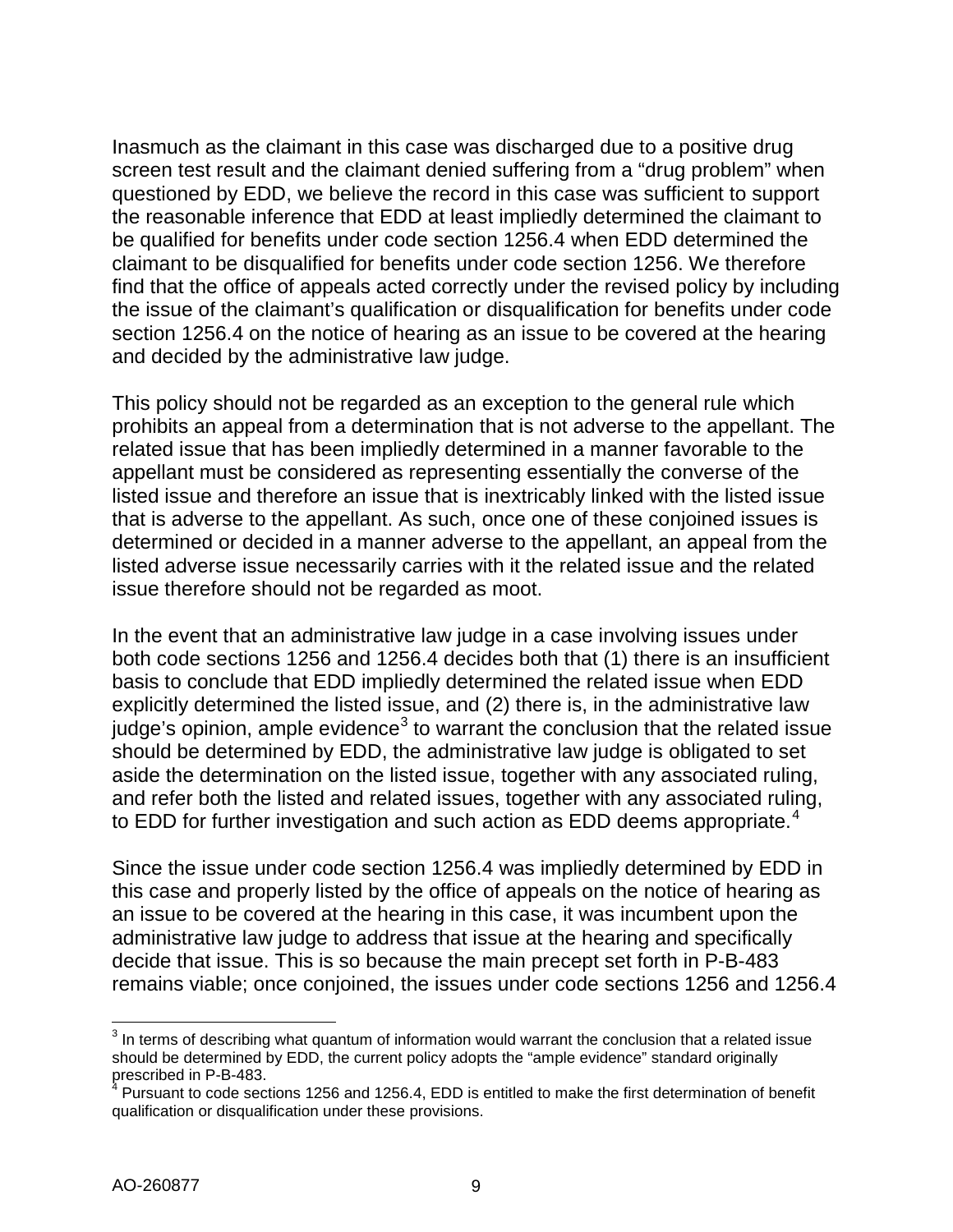must be decided or otherwise processed in tandem as an inseparable unit. Whether those issues are decided, continued, remanded or referred for further proceedings, those issues must remain together throughout the appellate process even though the decision on one issue will often be favorable to the appellant at any given stage in the proceedings.

The administrative law judge correctly announced at the start of the hearing that the claimant's qualification or disqualification for benefits under code section 1256.4 was a matter to be heard and decided. The administrative law judge therefore should have specifically decided that issue in the administrative law judge's decision. Given the circumstances of this case, however, the administrative law judge's failure to specifically include that issue in the decision is considered to represent an oversight that is attributable to the fact that there was little evidence provided to warrant the conclusion that the claimant suffers from an irresistible compulsion to consume marijuana. Accordingly, we believe that the particular circumstances of this case warrant the conclusion that the administrative law judge's decision at least impliedly decided that the claimant is not subject to benefit disqualification under code section 1256.4. Inasmuch as the record supports that implied decision and we discern that no purpose would be served by remanding this case for further proceedings, we will affirm the administrative law judge's implied decision on this issue.<sup>[5](#page-9-0)</sup>

Inasmuch as we have taken the opportunity presented by this case to confirm the primary revision to the policy set forth in Precedent Decision P-B-483, we think it only appropriate at this juncture to describe the other notable way in which the policy announced in P-B-483 has been supplanted by the current policy. In P-B-483, the Appeals Board directed that the related issue in such combined issue cases involving code sections 1256 and 1256.4 could be heard and decided if it was determined by EDD and either listed on the notice of hearing or "all parties, including EDD, waive notice of that issue." In Precedent Decisions P-B-494 and P-B-496, however, an entirely new policy was announced concerning the need to obtain waivers from parties who do not attend the hearing in person or electronically, e.g. by phone.

P-B-494 provided an extensive overview of the "subject matter jurisdiction" and "notice jurisdiction" requirements in proceedings before CUIAB and announced that the due process notice rights of parties would henceforth be identified and resolved in accordance with a more flexible balancing of the respective interests of the parties involved rather than through adherence to the rigid concept of

<span id="page-9-0"></span> $5$  We note that had the record raised significant questions as to whether the claimant suffers from an irresistible compulsion to consume marijuana or other intoxicants, we likely would have remanded this case for at least an explicit decision by the administrative law judge on this issue and very possibly a further hearing.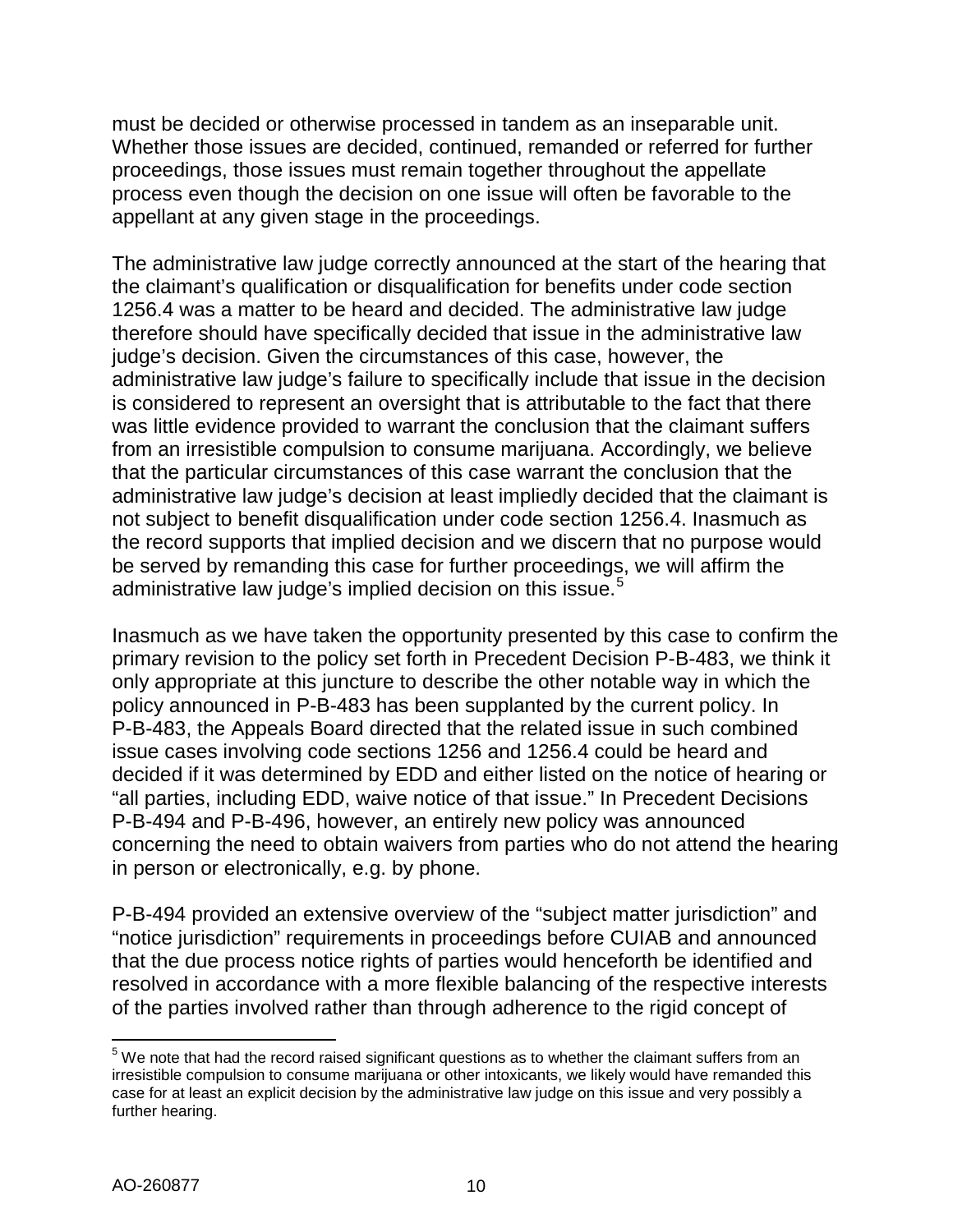notice reflected in P-B-483. Recognizing the special rights and needs of a claimant to receive fair, correct and timely adjudications that ensure that the claimant promptly receive benefits "when due," P-B-494 confirmed that a claimant is always entitled to a continuance when inadequate notice has been provided to the claimant and irrespective of whether the claimant has not appeared at the hearing or only appeared by a written statement.

P-B-494 also clarified, however, that the notice rights of employers and EDD are distinguishable from those of a claimant. P-B-494 confirmed that while a claimant is always entitled to adequate notice of the issues involved, neither EDD nor an employer would be entitled to a continuance of the hearing due to inadequate notice unless they appear at the hearing either in person or electronically. While much of the analysis contained in P-B-494 was directed to the question of adequate notice of the factual issues involved in a case, the decision subsequently issued in Precedent Decision P-B-496 verified that the limited rights to continuance or waiver announced in P-B-494 were applicable to a lack of legal notice as well as factual notice. In P-B-496 it was noted that the administrative law judge at the hearing "could have corrected the lack of legal notice by obtaining waivers from the claimant and any other party at the hearing as to both the legal issue and the ten day notice requirement." It was further explained in P-B-496 that the right to request a further hearing by making an application to vacate the administrative law judge's decision was sufficient to safeguard the rights of EDD or an employer if those parties did not appear at the hearing. Thus, as a consequence of the principles announced in P-B-494 and P-B-496, it is no longer necessary to obtain a waiver from EDD or any involved employer unless EDD or such employer appears at the hearing in person or electronically.

In summary, we confirm the following, revised policy for the appellate adjudication of cases wherein issues under both code sections 1256 and 1256.4 are included or should be included. First, if a case before an administrative law judge involves a listed issue under either code section 1256 or code section 1256.4 that has been specifically determined by EDD and there is either (1) a basis to support the reasonable inference that a related issue under one of those two provisions was also at least impliedly determined by EDD, or (2) ample evidence to support the reasonable conclusion that a related issue under one of those two provisions should be determined by EDD, then both such issues, together with any associated ruling, must thereafter be treated and processed as conjoined issues. Irrespective of whether those issues are decided, continued, remanded or referred, the issues shall remain linked together for concurrent treatment.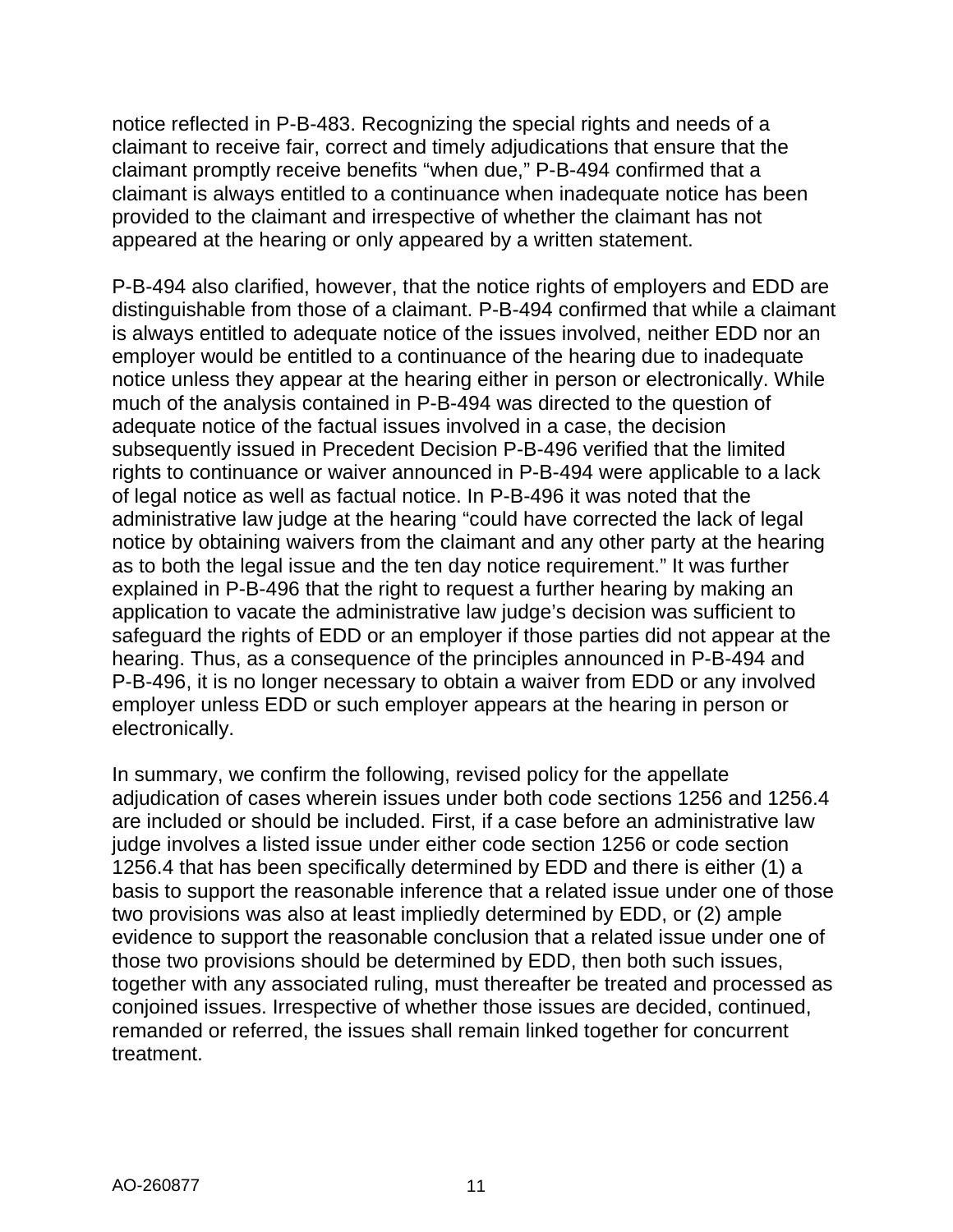Second, an administrative law judge shall decide both the listed and related issues if the related issue was specifically or impliedly determined by EDD and both such issues were either (1) listed on the notice of hearing or (2) the claimant and each party that appears at the hearing in person or electronically waives notice of the related issue after being advised of the right to a continuance. If the related issue was not listed on the notice of hearing and all such waivers of notice are not obtained, the administrative law judge is obligated to continue the case for a new hearing with proper notice of both issues. It is acknowledged that in cases wherein the determination lists an issue under code section 1256.4, there will likely be a reasonable basis for inferring that a related issue under code section 1256 was at least impliedly determined by EDD.

Third, if the related issue was not specifically or impliedly determined by EDD, but ample evidence exists to warrant the administrative law judge's reasonable conclusion that the related issue should be determined, the administrative law judge assigned to the case is obligated to set aside the existing determination on the listed issue and refer both the listed and related issues, together with any associated ruling, to EDD for further investigation and such action as EDD deems appropriate.

Fourth, in the event that a related issue is mistakenly listed on the notice of hearing despite having not been specifically or impliedly determined by EDD and the administrative law judge finds ample evidence to warrant the reasonable conclusion that the related issue should be determined, the administrative law judge is obligated to set aside the existing determination on the listed issue and refer both the listed and related issues, together with any associated ruling, to EDD for further investigation. In the absence of ample evidence to support the reasonable conclusion that the related issue should be determined, the administrative law judge shall decide the listed issue and explain in the decision why the related issue listed in the notice of hearing does not warrant a decision.

Fifth, in the event that a related issue was not specifically or impliedly determined by EDD and the related issue was also not listed on the notice of hearing, but ample evidence is presented at the hearing before the administrative law judge to support the reasonable conclusion that the related issue should be determined by EDD, the administrative law judge is obligated to set aside the existing determination on the listed issue and refer both the listed and related issues, together with any associated ruling, to EDD for further investigation and such action as EDD deems appropriate.

The above-described policy also applies to the procedural adjudication of cases involving voluntary departures from employment wherein issues under code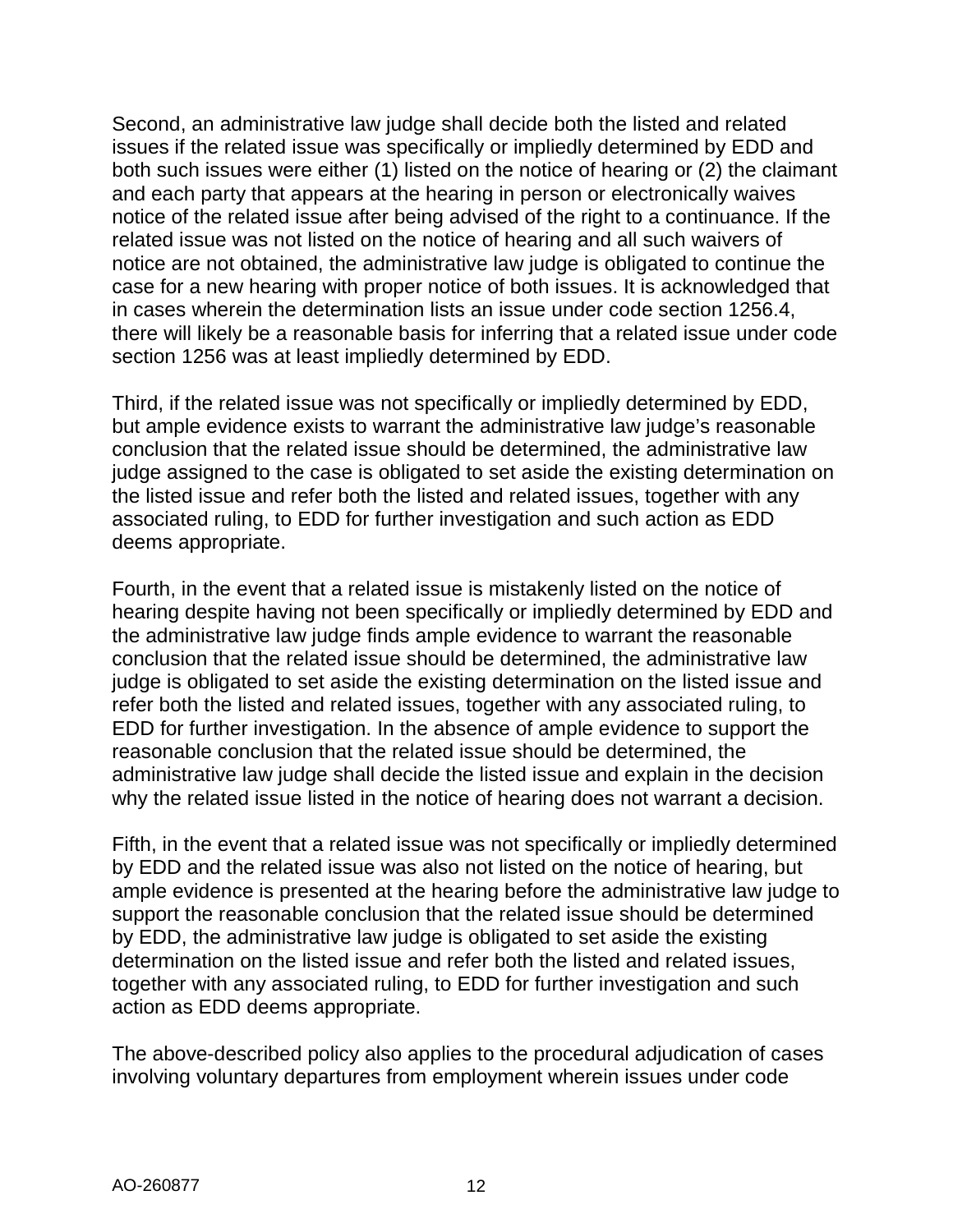sections 125[6](#page-12-0) and 1256.4 may be involved. $6$  We further note that although the above-described policy primarily refers to the processing of cases at the first appellate level wherein appeals from determinations by EDD are heard and decided by administrative law judges, the principles of the policy also generally apply to the processing of cases at the second appellate level wherein appeals from decisions by administrative law judges are decided by the appeals board.

Part Il. Does a claimant's violation of an employer rule prohibiting the claimant's off-duty use of a controlled substance constitute misconduct connected with the work under code section 1256 if it is not established that the claimant was impaired at work due to such off-duty behavior and there is otherwise no sufficient nexus between that off-duty behavior and the job to justify enforcement of the rule?

For the reasons hereinafter explained, the answer to the foregoing question is no. We will therefore affirm the administrative law judge's decision holding the claimant not disqualified for benefits under code section 1256. In doing so, it is not necessary for us to decide whether the claimant actually used marijuana in his off-duty hours. Even if it were assumed that the claimant used marijuana while off-duty, the facts of this case provide no basis for characterizing such behavior as misconduct connected with the work.

For purposes of code section 1256, misconduct connected with the work has been defined as a substantial breach by the employee of an important duty or obligation owed the employer, willful or wanton in character, and tending to injure the employer. (Precedent Decision P-B-3, citing *Maywood Glass co. v. Stewart*  (1959) 170 Ca. App.  $2^{nd}$  719). An employee is generally required to substantially comply with all the directions of his or her employer concerning the service on which he or she is engaged, except where such obedience is impossible or unlawful, or would impose new and unreasonable burdens upon the employee. (Labor Code, section 2856). An employee's deliberate disobedience of a lawful and reasonable instruction of the employer, related to the employer's business, is misconduct. (Precedent Decision P-B-190). The employer has the burden of proving misconduct. (*Prescod v California Unemployment Insurance Appeals Board* (1978) 57 Cal. App. 3d 29).

The employer's policy reasonably prohibits an employee's use of a controlled substance during work time, on the employer's premises, or if such use impairs the employee's ability to perform the employee's job. The employer was unable

<span id="page-12-0"></span> $6$  Code section 1256 provides that a claimant is disqualified for benefits if he or she voluntarily left his or her most recent work without good cause and code section 1256.4 provides that a claimant is disqualified for benefits if he or she left his or her most recent work for reasons caused by an irresistible compulsion to consume intoxicants, including alcoholic beverages.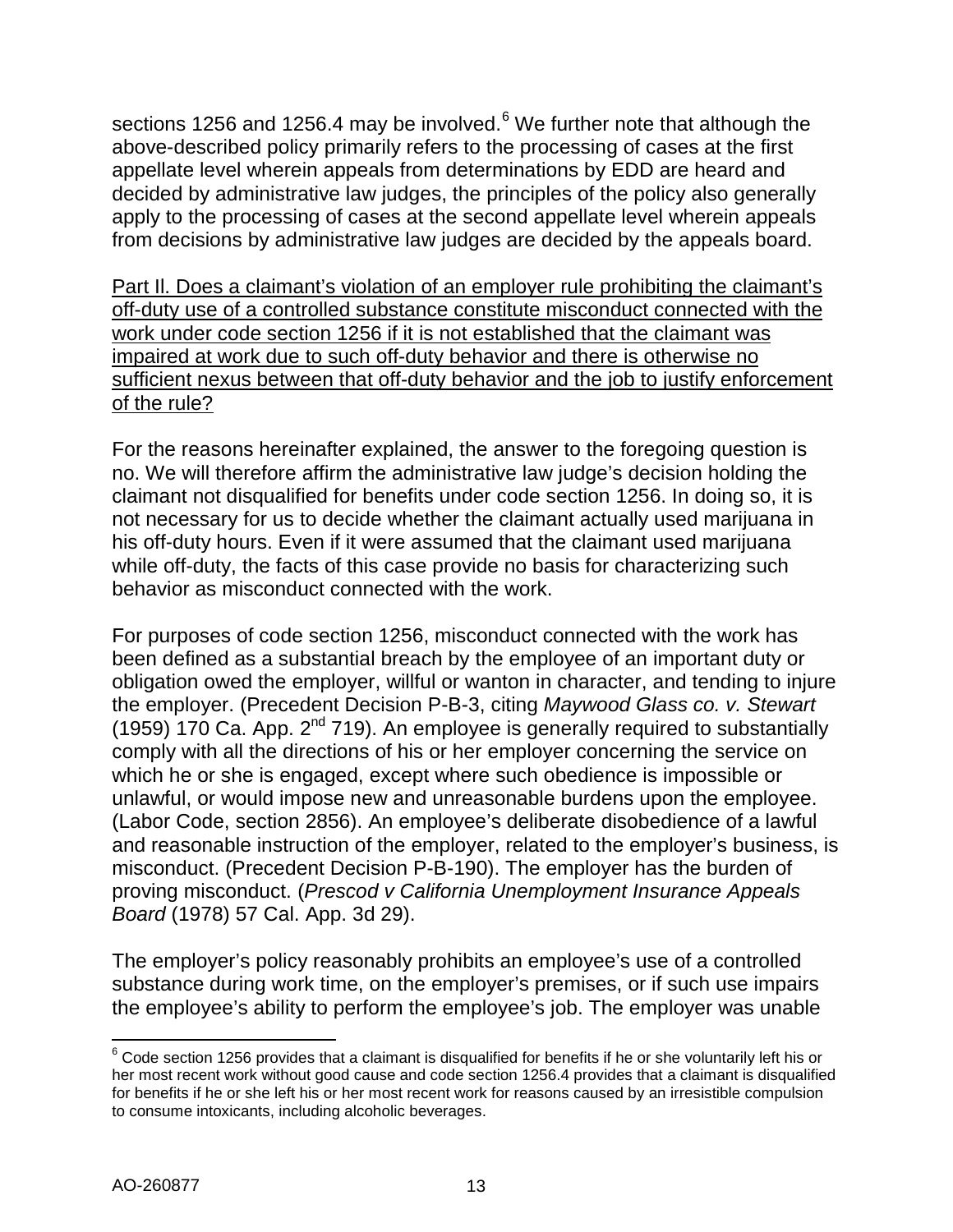to prove that the claimant was impaired in the performance of his job duties by any off-duty marijuana use or that any such use occurred during work time or on work premises. Misconduct by the claimant therefore cannot be based on that aspect of the employer's policy.

The employer's policy also prohibits an employee's use of a controlled substance if such use "affects the employer's reputation with the general public." That aspect of the policy calls into question the extent to which an employee's off-duty behavior can be considered "connected with the work" merely because of its possible reflection upon the employer. This issue was addressed in Precedent Decision P-B-217.

In P-B-217 the appeals board acknowledged the general rule holding that an act that occurs while the worker is off-duty and that is not related to the worker's employment is not misconduct. P-B-217 cited prior precedent decisions wherein misconduct was not found with regard to a leadman at a manufacturing plant who was discharged for gambling activity away from work (P-B-189) and a janitor who was discharged due to a conviction of drunk driving while off-duty (P-B-191). Misconduct was found, however, in another referenced prior decision wherein a bank bookkeeper's off-duty practice of drawing checks on a bank account with insufficient funds was deemed to be so logically linked to her occupation as to adversely reflect upon and substantially injure the interests of the employer. Accordingly, P-B-217 held that the claimant, a pharmacist who illegally possessed narcotics while off-duty, committed misconduct connected with the work because that offense was so closely related to his occupation. Since the claimant served the public on behalf of the employer in a position of trust wherein the health and, at times, even the lives of the employer's customers were under the claimant's control, it was concluded that the claimant's actions were so closely connected to his job as to negatively affect the employer's interests and effectively destroy the claimant's suitability for continued employment as a pharmacist.

Applying the principles confirmed in P-B-217 to the case at hand, we discern no basis for a contention that any off-duty marijuana use by the claimant adversely affected the employer's reputation with the general public. The claimant was a rank and file employee who handled telephone inquiries from customers concerning their cable service. It was not established that the claimant's job was hazardous or safety-sensitive, involved a substantial public profile on the employer's behalf, or entailed a high level of trust or responsibility. Accordingly, it cannot reasonably be claimed that any off-duty marijuana use by the claimant would in any substantial way affect the employer's image or standing in the community. The employer has therefore failed to establish a sufficient nexus between the alleged prohibited conduct by the claimant and the employer's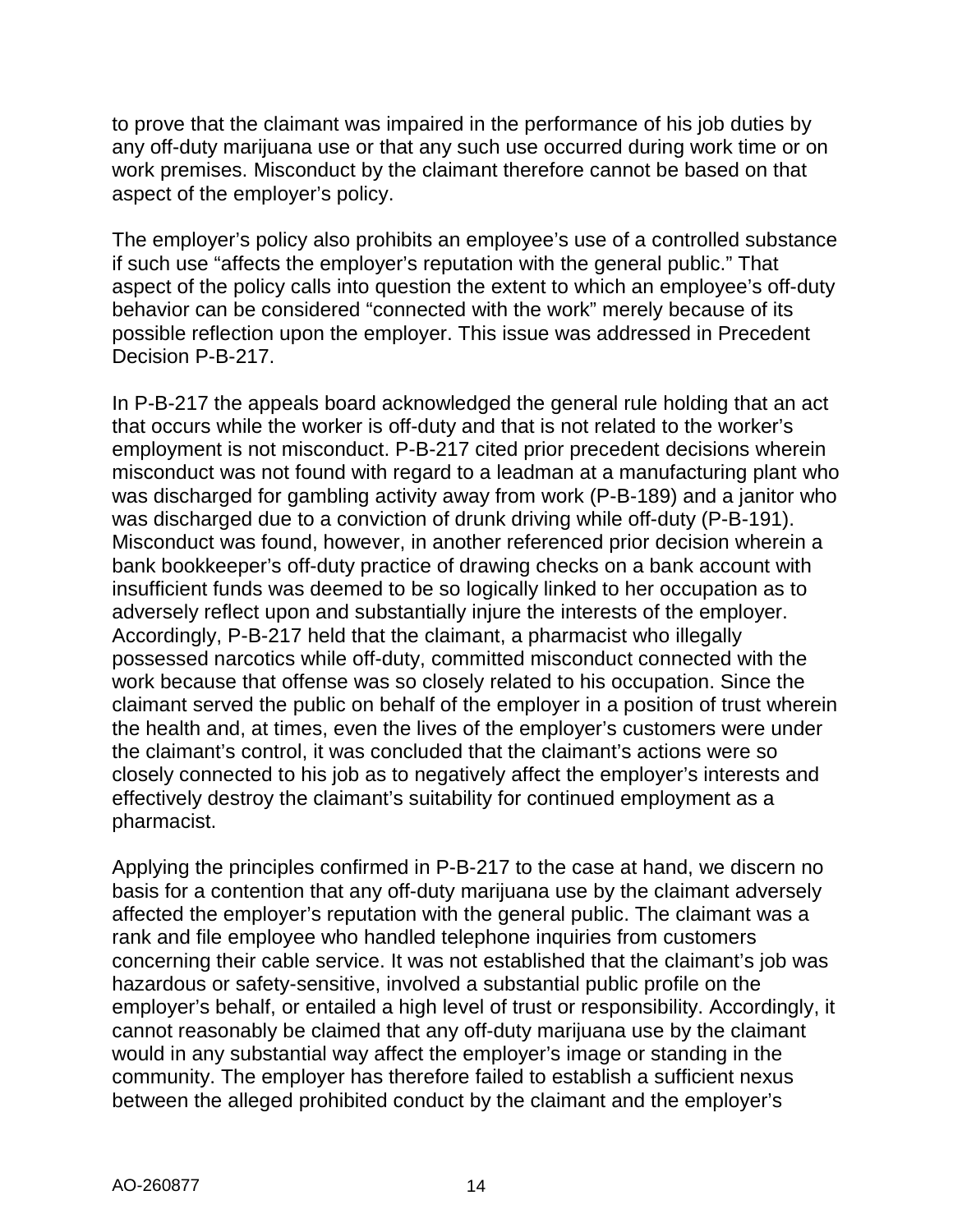interests. Accordingly, charges of misconduct cannot be sustained on the contention that off-duty marijuana use by the claimant adversely affected the employer's reputation with the general public.

We certainly understand that employers have a significant interest in maintaining a drug-free workplace. To the extent that an employer's rule prohibits an employee from reporting for work while impaired by drug use, such a reasonable rule properly governs the employee's off-duty conduct because of the clear nexus between the employee's off-duty behavior and the employer's workplace.

In the absence of such impairment, however, an employer rule that prohibits an employee's off-duty use of a controlled substance will only be deemed reasonable for purposes of the unemployment insurance program if it can be justified by some legitimate interest that is sufficiently important to establish the requisite nexus between the workplace and the off-duty behavior of the employee in question. No such justification was established in this case. Given the nature of the claimant's job, the employer's interest in maintaining a drug-free workplace, standing alone, was not sufficient to supply that justification.

For all the reasons set forth above, we conclude that the claimant was discharged for reasons that do not disqualify the claimant for benefits under either code section 1256.4 or code section 1256. Accordingly, there is no basis for relieving the employer's reserve account of benefit charges.

### **DECISION**

The decision of the administrative law judge is affirmed. The claimant is not disqualified for benefits under code section 1256.4. The claimant is not disqualified for benefits under code section 1256. The employer's reserve account is not relieved of benefit charges. Benefits are payable to the claimant provided the claimant is otherwise eligible.